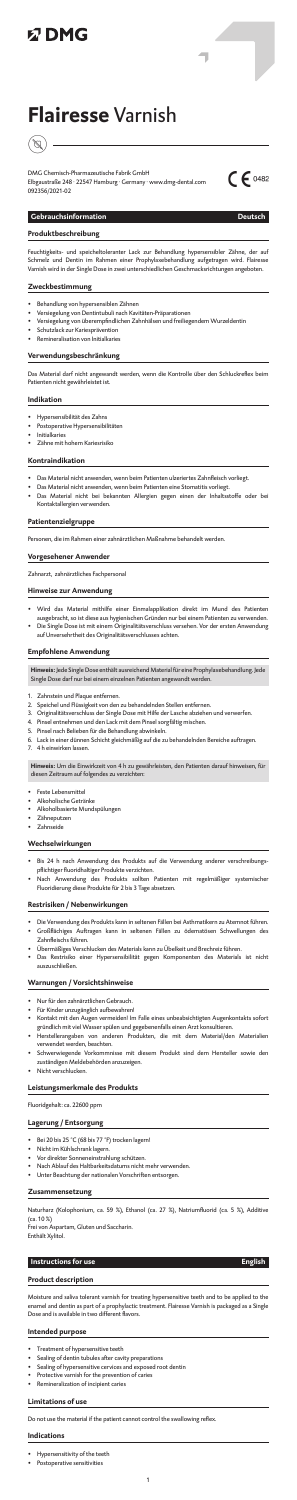#### • Incipient caries

• Teeth with a high caries risk

#### **Contraindications**

- Do not use the material if the patient's gums are ulcerated.
- Do not use the material if the patient is suffering from stomatitis.
- Do not use the material where there are known allergies to any of the components or contact allergies.

## **Patient target group**

Persons receiving treatment as part of a dental procedure.

## **Intended users**

Dentist, dental personnel

#### **Notes for use**

- If the material is applied to the patient's mouth with a single use applicator, the single use applicator must be used for this one patient only for hygienic reasons.
- The Single Dose is fitted with a tamper-proof seal. Make sure that the tamper-proof seal is intact before the first use.

#### **Recommended use**

**Note:** Each Single Dose holds enough material for one prophylaxis treatment. Each Single Dose may only be used for one individual patient.

- solid food
- alcoholic drinks
- alcohol-based oral rinses
- tooth brushing • dental floss
- 
- **Interactions**
- Other prescription products containing fluoride should not be used within 24 hours of using the varnish.
- Patients using regular, systemic fluoridation should stop using these products for 2 or 3 days following use of this varnish.
- 1. Remove calculus and plaque.
- 2. Remove saliva and fluid from the areas to be treated.
- 3. Peel off the tamper-proof seal from the Single Dose using the tab and discard.
- 4. Take the brush and use it to carefully mix the varnish.
- 5. Bend the brush as required for treatment.<br>6 Apply a thin even coating of the varnish to
- Apply a thin, even coating of the varnish to the areas to be treated.
- 7. Allow to act for 4 hours.

- For dental use only.
- Keep out of the reach of children!
- Avoid eye contact! In the event of accidental contact with the eyes, immediately rinse thoroughly with plenty of water and consult a physician if necessary.
- Follow the manufacturer's instructions for other products that are used with the material/ materials.
- Serious incidents involving this product must be reported to the manufacturer and to the responsible registration authorities.
- Do not swallow.

**Note:** In order to allow the varnish to act over 4 hours, inform the patient that the following should be avoided for this period:

#### **Residual risks / side effects**

- In rare cases, use of the product may lead to edematous difficulties in patients suffering from asthma.
- In rare cases, extensive application may lead to oedematous swelling of the gums.<br>Swallowing excessive amounts of the material may cause nausea.
- $\frac{1}{10}$  interpretial may cause nausea.
- The residual risk of hypersensitivity to components of the material cannot be ruled out.

#### **Warnings / precautions**

#### **Performance characteristics of the device**

Fluoride content: approx. 22600 ppm

#### **Storage / disposal**

- Absorber des aliments solides
- Absorber des boissons alcoolisées
- Utiliser des bains de bouche à base d'alcool
- Se brosser les dents
- Utiliser du fil denta
- Store in a dry place at 20 to 25 °C (68 to 77 °F)!
- **Do not store in the refrigerator.**
- Keep away from direct sunlight.
- Do not use after the expiration date
- Disposal must comply with national regulations.

## **Composition**

Natural resin (rosin, approx. 59 %), ethanol (approx. 27 %), sodium fluoride (approx. 5 %), additives (approx. 10 %)

Free from aspartame, gluten and saccharin. Contains xylitol.

### **Mode d'emploi Français**

## **Description du produit**

Vernis résistant à l'humidité et à la salive pour le traitement prophylactique des dents hypersensibles destiné à être appliqué sur l'émail et la dentine. Flairesse Varnish est disponible en Single Dose dans deux notes aromatiques.

#### **Destination**

- Traitement de l'hypersensibilité dentaire
- Fermeture des tubules dentinaires après la préparation des cavités
- Protection des collets de dents hypersensibles et de la dentine des racines exposées
- Vernis de protection pour la prévention des caries
- Reminéralisation des caries débutantes

#### **Restriction d'utilisation**

Ne pas utiliser le matériau si le contrôle du réflexe de déglutition n'est pas garanti chez le patient.

#### **Indications**

- Hypersensibilité des dents
- Sensibilités post-opératoires
- Caries débutantes
- Dents présentant un important risque de caries

#### **Contre-indications**

- Ne pas utiliser le matériau si les gencives du patient sont ulcérées.
- Ne pas utiliser le matériau si le patient souffre de stomatite.
- Ne pas utiliser le matériau en cas d'allergies à l'un des composants ou en cas d'allergies de contact.

### **Groupe cible de patient·e·s**

Personnes traitées dans le cadre d'une procédure dentaire.

### **Utilisateurs auquel le dispositif est destiné**

Dentiste, personnel dentaire

#### **Remarques concernant l'utilisation**

- Si le matériau est appliqué dans la bouche du patient à l'aide d'un applicateur à usage unique, celui-ci doit être utilisé uniquement pour ce seul patient, pour des raisons d'hygiène.
- La Single Dose sont munies d'un opercule de sécurité. Veillez à ce que l'opercule de sécurité soit intact avant la première utilisation.

#### **Utilisation recommandée**

**Remarque :** Chaque Single Dose contient une quantité suffisante de produit pour effectuer un traitement prophylactique. Chaque Single Dose est réservée à un seul patient.

- 1. Éliminez le tartre et la plaque.<br>2. Retirez la salive et tout autre
- Retirez la salive et tout autre liquide sur la zone à traiter.
- 3. Retirez l'opercule de sécurité de la Single Dose à l'aide de la languette et jetez-le.
- 4. Utilisez la brosse pour mélanger soigneusement le vernis.
- 5. Inclinez la brosse afin de l'adapter au traitement en question.
- 6. Appliquez le vernis en couche fine et uniforme sur les zones à traiter.
- Laissez agir pendant 4 heures.

**Remarque :** Informez le patient des choses à ne pas faire afin que le vernis puisse agir<br>correctement pendant toute la durée de pose nécessaire (plus de 4 heures) :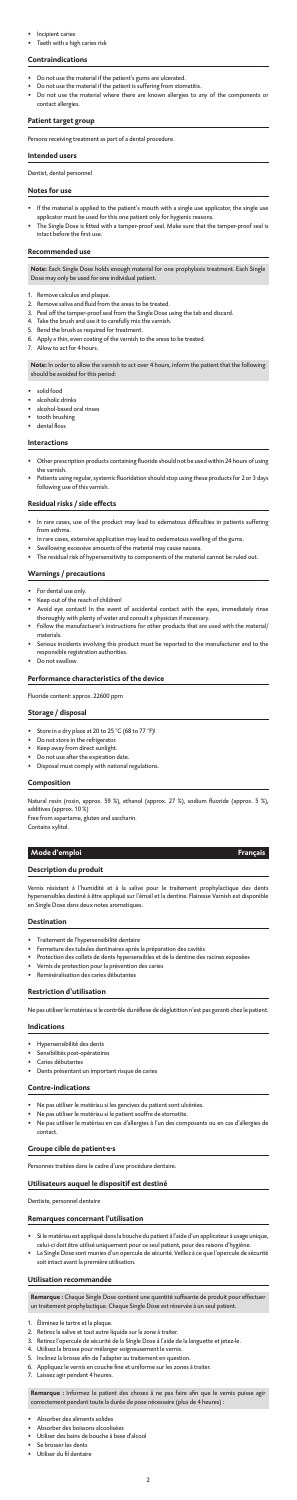#### **Interactions**

- Les produits vendus sous ordonnance contenant du fluorure ne doivent pas être utilisés dans les 24 heures suivant l'application du vernis.
- Les patients ayant régulièrement recours à la fluoration doivent cesser d'utiliser de tels produits pendant 2 à 3 jours à la suite de l'application du vernis.

#### **Risques résiduels / effets secondaires**

- Destiné exclusivement à l'usage dentaire.
- Ne pas laisser à la portée des enfants !
- Éviter tout contact avec les yeux ! En cas de contact accidentel avec les yeux, rincer tout de suite et soigneusement à grande eau, et consulter un médecin si nécessaire.
- Suivre les instructions du fabricant concernant les autres produits utilisés avec le matériau/ les matériaux.
- Tout incident sérieux impliquant ce produit doit être signalé au fabricant et aux autorités chargées de l'immatriculation.
- Ne pas avaler.
- Dans de rares cas, l'utilisation de ce produit peut entraîner des réactions œdémateuses chez les patients asthmatiques.
- Dans de rares cas, une application trop généreuse peut entraîner un gonflement œdém des gencives.
- Une ingestion de quantités excessives de matériau peut provoquer des nau
- Le risque résiduel d'une hypersensibilité aux composants du matériau ne peut être écarté.

#### **Mise en garde / précaution**

- Trattamento di denti ipersensibili
- Sigillatura di tubuli di dentina dopo la preparazione delle cavità
- Sigillatura di cervici ipersensibili e radici di dentina esposte
- Protegge dall'insorgenza della carie
- Remineralizza la carie incipiente

### **Caractéristiques en matière de performances**

Teneur en fluorure : environ 22,600 ppm

## **Stockage / élimination**

- Conserver au sec à une température comprise entre 20 et 25 C (soit 68 et 77 °F) !
- Ne pas stocker au réfrigérateur.
- Conserver à l'abri de la lumière directe du soleil.
- Ne pas utiliser au-delà de la date de péremption.<br>Les déchets doivent être éliminés conformé échets doivent être éliminés conformément aux réglementations nationales vigueur.

## **Composition**

Résine naturelle (colophane, environ 59 %), éthanol (environ 27 %), fluorure de sodium (environ 5 %), additif (environ 10 %)

Sans aspartame, gluten ni saccharine.

Contient du Xylitol.

## **Istruzioni per l'uso Italiano**

## **Descrizione del prodotto**

Lacca resistente all'umidità e alla saliva per il trattamento di denti ipersensibili, da applicare sullo smalto e sulla dentina nell'ambito di un trattamento di profilassi. Flairesse Lacca è confezionata in unità monodose Single Dose ed è disponibile in due diversi gusti.

#### **Destinazione d'uso**

#### **Restrizioni all'uso**

Non applicare il materiale se il paziente non è in grado di controllare il riflesso di deglutizione.

#### **Indicazioni**

- Ipersensibilità dei denti
- Sensibilità post-operatorie
- Carie incipienti
- Denti ad alto rischio di carie

#### **Controindicazioni**

- Solo per uso odontoiatrico.
- Conservare lontano dalla portata dei bambini!
- Evitare il contatto con gli occhi! In caso di contatto accidentale con gli occhi sciacquare immediatamente con abbondante acqua e, se necessario, consultare un medico.
- Per l'utilizzo di altri prodotti con il materiale/i materiali, seguire le istruzioni del produttore.
- Eventuali incidenti gravi correlati all'impiego di questo prodotto devono essere segnalati al produttore e alle autorità di registrazione competenti.
- Non ingoiare.
- Non applicare il materiale se il paziente presenta gengive ulcerate.
- Non applicare il materiale se il paziente soffre di stomatite.
- Non utilizzare il materiale in caso di allergia nota a uno qualsiasi dei componenti o di allergie da contatto.

## **Gruppo pazienti destinatari**

Soggetti trattati nel corso di una procedura dentale.

## **Degli utilizzatori previsti**

Dentisti, personale odontoiatrico

#### **Note per l'utilizzo**

- Se il materiale viene applicato nella cavità orale del paziente con un applicatore monouso, quest'ultimo deve essere utilizzato solamente su quest'unico paziente per motivi igienici.
- L'unità Single Dose è dotata di un sigillo a prova di manomissione. Assicurarsi che il sigillo a prova di manomissione sia intatto prima dell'utilizzo iniziale.

#### **Uso consigliato**

**Nota:** Ciascuna unità Single Dose contiene una quantità di materiale sufficiente per un trattamento di profilassi. Ciascuna unità Single Dose può essere utilizzata esclusivamente per un singolo paziente.

- 1. Rimuovere calcolo e placca.
- 2. Rimuovere la saliva e il fluido dalle aree da trattare. 3. Rimuovere il sigillo a prova di manomissione dall'unità Single Dose utilizzando la linguetta e gettarlo.
- 4. Estrarre lo spazzolino e utilizzarlo per miscelare la lacca.

- 5. Inclinare lo spazzolino come richiesto per il trattamento.
- 6. Applicare uno strato sottile e uniforme di lacca sulle aree da trattare.
- 7. Lasciare agire per 4 ore.

**Nota:** Per permettere alla lacca di agire nelle 4 ore successive all'applicazione, informare il paziente che in questo lasso di tempo dovrà evitare di:

- mangiare cibi solidi
- bere bevande alcoliche
- utilizzare collutori a base alcolica
- lavarsi i denti
- usare il filo interdentale

#### **Interazioni**

- Non utilizzare altri prodotti contenenti fluoruro, distribuiti su prescrizione medica, fino a 24 ore dopo l'applicazione del prodotto.
- I pazienti che utilizzano una fluorizzazione regolare e sistemica, dovrebbero interrompere l'utilizzo di questi prodotti per 2 o 3 giorni dall'impiego del presente prodotto.

### **Rischi residui / effetti collaterali**

- In rari casi, l'utilizzo del prodotto può portare a edemi nei pazienti affetti da asma.
- In rari casi, l'applicazione estesa può portare a rigonfiamenti edematosi delle gengive.
- La deglutizione di quantità eccessive del materiale può causare nausea.
- Non si può escludere il rischio residuo di ipersensibilità ai componenti del materiale.

## **Avvertenza / precauzione**

#### **Caratteristiche di prestazione**

Contenuto di fluoruro: approssimativamente 22600 ppm

#### **Conservazione / eliminazione**

- Conservare in un luogo asciutto da 20 a 25°C (da 68 a 77°F)!
- Non conservare in frigorifero.
- Proteggere dai raggi diretti del sole.
- Non utilizzare oltre la data di scadenza.
- Lo smaltimento deve essere conforme alle disposizioni nazionali in materia.

#### **Composizione**

Resina naturale (colofonia, approssimativamente il 59%), etanolo (approssimativamente il 27%), fluoruro di sodio (approssimativamente il 5%), additivi (approssimativamente il 10%) Privo di aspartame, glutine e saccarina. Contiene xilitolo.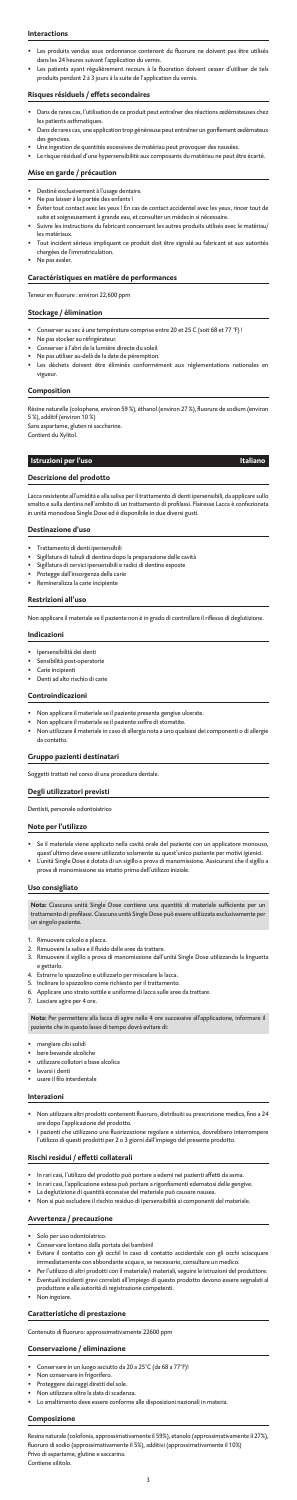## **Descripción del producto**

Barniz resistente a la humedad y la saliva para tratar dientes hipersensibles y aplicar en el esmalte<br>y la dentina como parte de un tratamiento de profilaxis. El Barniz Flairesse viene en un envase y la dentina como parte de un tratamie Single Dose (monodosis) y está disponible en dos sabores distintos.

### **Finalidad prevista del producto**

- Tratamiento de dientes hipersensibles
- Sellado de túbulos de la dentina tras preparaciones de cavidades
- Sellado de cuellos hipersensibles y dentina de raíz expuesta
- Barniz protector para la prevención de caries • Remineralización de caries incipientes

#### **Limitaciones de uso**

No utilice el material si el paciente no puede controlar el reflejo de tragar.

### **Indicaciones**

- Hipersensibilidad de los dientes
- Sensibilidades postoperatorias
- Caries incipientes
- Dientes con alto riesgo de caries

#### **Contraindicaciones**

- No utilizar el material si las encías del paciente están ulceradas.
- No utilizar el material si el paciente sufre de estomatitis.
- No utilice el material si existe alguna alergia conocida a alguno de los componentes o alergias de contacto.

#### **Grupo(s) de pacientes**

Personas que reciben tratamiento como parte de un procedimiento dental.

#### **Usuarios previstos**

Dentista, personal dental

#### **Notas para el uso**

- Si el material se aplica a la boca del paciente con un aplicador de un solo uso, el aplicador de un solo uso solo se debe utilizar en ese paciente por motivos de higiene.
- El envase Single Dose está provisto de un sello a prueba de manipulaciones. Asegúrese de que el sello a prueba de manipulaciones esté intacto antes del primer uso.

#### **Recomendaciones de uso**

**Nota:** Cada envase Single Dose contiene suficiente material para un tratamiento de profilaxis.<br>Cada envase Single Dose sólo puede utilizarse para un único paciente.

- 1. Retire los cálculos y la placa.
- 2. Retire la saliva y los líquidos de las áreas a tratar.
- 3. Retire el sello a prueba de manipulaciones del envase Single Dose utilizando la lengüeta y deséchelo.
- 4. Coja el cepillo y utilícelo para mezclar con cuidado el barniz.
- 5. Doble el cepillo según sea necesario para el tratamiento.
- 6. Aplique una capa delgada y homogénea del barniz en las áreas a tratar.
- 7. Deje actuar durante 4 horas.

**Nota:** Con el objetivo de permitir que el barniz actúe durante cuatro horas, informe al paciente que debe evitar lo siguiente durante este periodo de tiempo:

- comer alimentos sólidos
- tomar bebidas alcohólicas
- usar colutorios bucales con alcohol
- cepillarse los dientes
- usar seda dental

#### **Interacciones**

- No utilizar otros productos con receta que contengan flúor en las 24 horas siguientes al uso del barniz.
- Los pacientes que utilicen fluoración sistémica deben dejar de utilizar estos productos durante dos o tres días después del uso de este barniz.

### **Riesgos residuales/efectos secundarios**

- En casos poco frecuentes, el uso del producto puede tener como consecuencia dificultades edematosas en pacientes que sufran de asma.
- En casos raros, una aplicación amplia puede tener como consecuencia la inflamación edematosa de las encías.
- Tragar cantidades excesivas del material puede provocar nauseas.
- No se puede descartar el riesgo residual de hipersensibilidad a los componentes.

## **Advertencias / precauciones**

- Solo para uso odontológico.
- ¡Mantener fuera del alcance de los niños!
- ¡Evitar el contacto con los ojos! En caso de contacto accidental con los ojos, lavar inmediatamente con abundante agua y acudir al médico si fuera necesario.
- Siga las instrucciones del fabricante para los otros productos que se utilizan con el material o los materiales.
- Se tiene que informar al fabricante y a las autoridades responsables de registro de incidentes graves que impliquen a este producto.
- No tragar.

### **Características de funcionamiento del producto**

Contenido de fluor: aprox. 22,600 ppm

## **Almacenamiento / eliminación**

- ¡Almacenar en un lugar seco a temperaturas de 20 a 25 °C (68 a 77 °F)!
- No conservar en nevera.
- Mantener alejado de la luz solar directa.
- No usar después de la fecha de caducidad.
- La eliminación debe cumplir con las normas nacionales.

### **Composición**

Resina natural (colofonia, aprox. 59 %), etanol (aprox. 27 %), fluoruro de sodio (aprox. 5 %), aditivos (aprox. 10 %) Sin aspartamo, gluten ni sacarina. Contiene xilitol.

### **Instruções de uso Português**

## **Descrição do produto**

Verniz tolerante à umidade e à saliva para o tratamento de dentes hipersensíveis e para aplicação no esmalte e dentina como parte do tratamento profilático. O Flairesse Varnish é fornecido como Single Dose e está disponível em vários sabores.

### **Finalidade prevista**

- Tratamento de dentes hipersensíveis
- Selagem dos túbulos de dentina após preparação da cavidade
- Selagem de cérvices hipersensíveis e raiz de dentina exposta
- Verniz protetor para prevenção de cáries
- Remineralização de cáries incipientes

#### **Limitações de utilização**

Não usar o material se o paciente não puder controlar o reflexo de deglutição.

## **Indicações**

- Hipersensibilidade dos dentes
- Sensibilidade pós-operatória
- Cáries incipientes
- Dentes com alto risco de cárie

### **Contraindicações**

- Não usar o material caso a gengiva do paciente apresentar ulcerações.
- Não usar o material caso o paciente sofra de estomatite.
- Não usar o material, caso o usuário tenha histórico de alergias de contato a qualquer um dos componentes deste produto.

#### **Grupos-alvo de doentes**

Pessoas em tratamento como parte de um procedimento odontológico.

### **Utilizadores a que se destinam**

Dentistas, técnicos dentários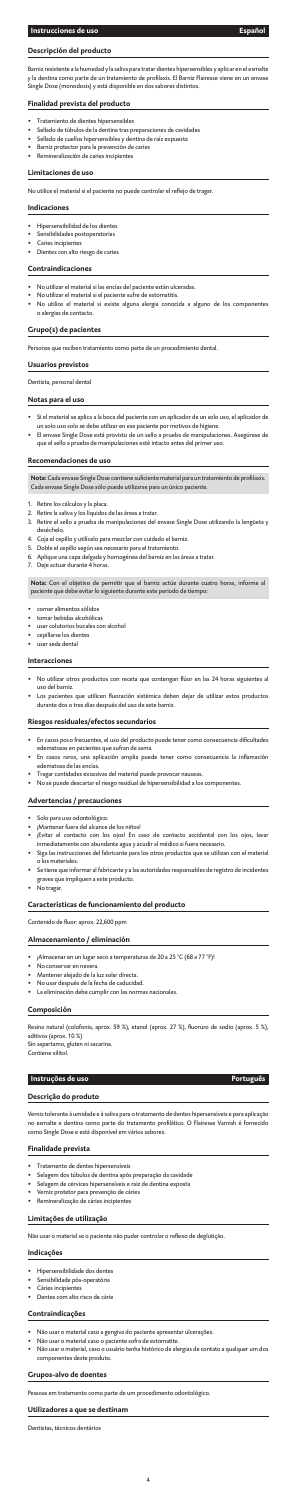#### **Observações sobre o uso**

- Caso o produto seja aplicado na boca do paciente com um aplicador descartável, es
- aplicador deve ser usado em um único paciente por razões de higiene. • A Single Dose traz um lacre de segurança. Certifique-se de que o lacre esteja intacto antes do primeiro uso.

- 1. Remova os cálculos e placa.
- 2. Remova a saliva e qualquer fluido das áreas a serem tratadas.
- 3. Remova o lacre de segurança da Single Dose pela aba e descarte
- 4. Pegue a escova e use-a para misturar cuidadosamente o verniz.
- 5. Incline a escova conforme necessário para o tratamento.<br>6. Anlique uma camada fina e regular de verniz nas áreas a s
- Aplique uma camada fina e regular de verniz nas áreas a serem tratada:

## **Aplicação recomendada**

**Observação:** Cada Single Dose contém material suficiente para um tratamento profilático.<br>Cada Single Dose pode ser usada somente para um único paciente.

- Ingerir alimentos sólidos
- Ingerir bebidas alcoólicas
- Usar soluções bucais à base de álcool
- Escovar os dentes
- Usar fio dental

- Outros produtos de uso com prescrição que contenham fluoreto não deverão ser us a menos de 24 horas do uso do verniz.
- Os pacientes que usem fluoretação sistêmica regularmente deverão interromper o uso desses produtos por 2 a 3 dias após o uso desse verniz.

7. Deixe agir por 4 horas.

- Em casos raros, o uso do produto pode levar a dificuldades edematosas em pacientes qu sofrem de asma.
- Em raros casos, a aplicação extensiva poderá causar inchaço edemático das gengivas.
- .<br><sub>V</sub>a do material pode causar náusea
- Apesar disso, pode haver risco residual de hipersensibilidade aos componentes do produto.

- Somente para uso odontológico.
- Manter longe do alcance de crianças!
- Evitar o contato com os olhos! Em caso de contato involuntário com os olhos, enxágue imediatamente com água em abundância e consulte um médico, se necessário.
- Siga as instruções de uso dos fabricantes de outros produtos que podem ser usados com os materiais.
- Caso ocorram incidentes graves relacionados a este produto, eles devem ser comunicados ao fabricante, bem como às autoridades de registro responsáveis.
- Não ingerir.

**Observação:** Para permitir que o verniz aja por mais de 4 horas, informe o paciente que o seguinte deve ser evitado durante esse período:

## **Interações medicamentosas**

esina natural (colofônia, cerca de 59%), etanol (cerca de 27%), fluoreto de sódio (cerca de 5%) e aditivos (cercade 10%)

## **Efeitos secundários/riscos residuais**

## **Advertências / precauções**

- Het materiaal niet gebruiken als het tandvlees van de patiënt ontstoken is.
- Het materiaal niet gebruiken als de patiënt aan stomatitis lijdt.
- Materiaal niet gebruiken bij bekende allergieën voor een of meer van de bestanddelen of contactallergieë
	-

### **Características de desempenho do dispositivo**

Teor de flúor: cerca de 22600 ppm

#### **Armazenamento /eliminação**

- Armazenar em local seco a uma temperatura entre 20 e 25 °C (68 e 77 °F)!
- Não armazenar na geladeira.
- Proteger da luz solar direta.
- Não usar depois de ultrapassado o prazo de validade.
- Descartar o material de acordo com a legislação nacional em vigor.

#### **Composição**

Isento de aspartame, glúten e sacarina. Contém xilitol.

#### **Gebruiksaanwijzing Nederlands Nederlands**

## **Productbeschrijving**

Vocht- en speekselbestendige lak voor de behandeling van overgevoelige tanden. Dient t.b.v. profylactische behandeling aangebracht te worden op glazuur en dentine. Flairesse lak is beschikbaar in Single Dose en verkrijgbaar in twee verschillende smaken.

#### **Beoogde doeleind**

- Behandeling van overgevoelige tanden
- Verzegeling van dentinekanaaltjes na caviteitpreparaties
- Verzegeling van overgevoelige tandhalzen en blootliggend worteldentine
- Beschermende lak ter preventie van cariës
- Remineralisatie van beginnende cariës

### **Gebruiksbeperkingen**

Het materiaal niet gebruiken als de patiënt geen controle heeft over zijn/haar slikreflex.

#### **Indicaties**

- Overgevoelige tanden
- Postoperatieve overgevoeligheden
- Beginnende cariës
- Gebitselementen met een hoog cariësrisico

### **Contra-indicaties**

### **Patiëntendoelgroep**

Personen die tandheelkundig worden behandeld.

#### **Beoogde gebruikers**

Tandarts, tandheelkundig personeel

#### **Aanwijzingen voor het gebruik**

- Indien het materiaal in de mond van de patiënt wordt aangebracht met een wegwerpapplicator, mag deze vanuit hygiënisch oogpunt alleen bij deze patiënt worden gebruikt.
- De Single Dose is voorzien van een manipulatiebestendig zegel. Controleer voorafgaand aan het eerste gebruik of de fraudebestendige zegel intact is.

#### **Aanbevolen gebruik**

**Opmerking:** Elke Single Dose dosis bevat voldoende materiaal voor één profylactische behandeling. Elke Single Dose dosis mag slechts gebruikt worden voor één individuele patiënt.

- 1. Verwijder tandsteen en plak.
- 2. Verwijder speeksel en vocht van de te behandelen gebieden.
- 3. De fraudebestendige zegel middels het lipje van de Single Dose trekken en weggooien.
- 4. Gebruik een borsteltje om de lak zorgvuldig te mengen.
- 5. Buig het borsteltje al naar gelang de behandeling dit vereist.
- 6. Breng een dunne, effen laag van de lak aan op de te behandelen gebieden.
- 7. Laat gedurende 4 uur inwerken.

**Opmerking:** Om de lak 4 uur lang te kunnen laten inwerken, moet patiënt gedurende deze periode geadviseerd worden het volgende gedurende te vermijden:

- vast eten
- alcoholische dranken
- mondwater op alcoholbasis
- tandenpoetsen
- flossen

#### **Interacties**

- Binnen 24 uur na gebruik van het product het gebruik van andere op recept verkrijgbare fluoride-bevattende producten vermijden.
- Patiënten die gebruik maken van regelmatig, systemisch fluorideren, dienen hiervan gedurende 2 tot 3 dagen na gebruik van deze lak af te zien.

#### **Resterende risico's / bijwerkingen**

- In zeldzame gevallen kan gebruik van het product bij astmapatiënten leiden tot
- oedeemvorming. In zelden voorkomende gevallen kan uitgebreide applicatie leiden tot oedemateuze zwellingen van het tandvlees.
- Doorslikken van grote hoeveelheden van het materiaal kan misselijkheid veroorzaken.
- Het resterende risico van overgevoeligheid voor componenten van het materiaal kan niet worden uitgesloten.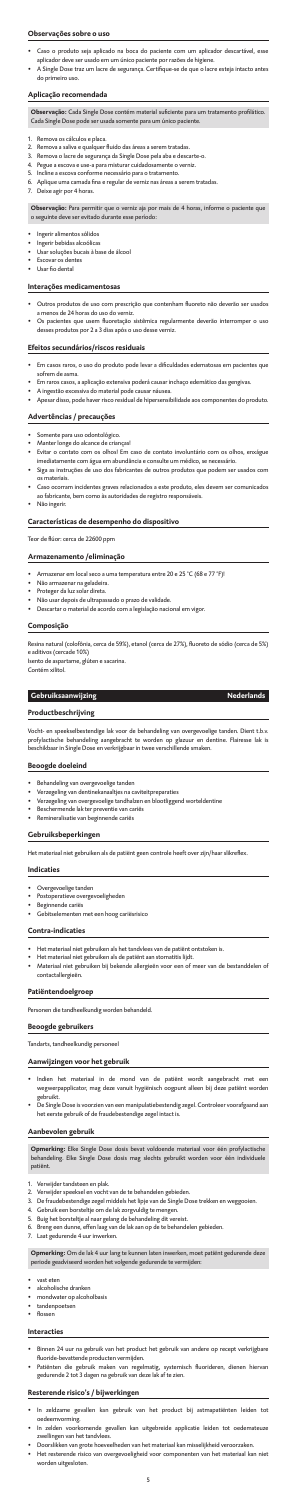## **Waarschuwingen / voorzorgsmaatregelen**

- Alleen voor tandheelkundig gebruik.
- Buiten bereik van kinderen bewaren!
- Vermijd contact met de ogen! Bij onbedoeld contact met de ogen, onmiddellijk grondig spoelen met ruime hoeveelheden water en indien nodig een arts raadplegen.
- Neem bij andere producten die samen met het materiaal/de materialen worden gebruikt de gebruiksaanwijzing van de fabrikant in acht.
- Ernstige voorvallen waarbij dit product betrokken is, dienen te worden gemeld aan de fabrikant en aan de verantwoordelijke registratie-instantie. • Niet doorslikken.

#### **Prestatie-eigenschappen van het hulpmiddel**

Fluoridegehalte: ca. 22600 ppm

#### **Opslag / verwijderen**

- Bewaren op een droge plaats, bij een temperatuur van 20 tot 25 °C (68 to 77 °F)!
- Niet in de koelkast bewaren.
- Niet blootstellen aan direct zonlicht.
- Niet gebruiken na de vervaldatum. • Afvoer moet voldoen aan nationale voorschriften.

#### **Samenstelling**

- Undlad at bruge materialet, hvis der er sår på patientens tandkød.
- Undlad at bruge materialet, hvis patienten lider af mundbetændelse.
- Undlad at bruge materialet ved kendte allergier over for komponenterne eller ved .<br>kontaktallergier.

Natuurlijk hars (colofonium, ca. 59 %), ethanol (ca. 27 %), natriumfluoride (ca. 5 %), additieven (ca. 10 %)

Vrij van aspartaam, gluten en sacharine. Bevat xylitol.

## **Brugsanvisning Dansk Dansk Dansk**

#### **Produktbeskrivelse**

- Hvis materialet påføres i patientens mund med en engangsapplikator, må engangsapplikatoren af hygiejniske årsager kun bruges til denne ene patient.
- Single Dose er forsynet med en sabotageforsegling. Sørg for, at sabotageforseglingen er ntakt inden første brug.

Fugt- og spyttolerant lak til behandling af overfølsomme tænder, som skal påføres emaljen og tandens hovedmasse under emaljen, som en del af en profylaktisk behandling. Flairesse Varnish pakkes som en Single Dose eller, og fås med to forskellige smagsvarianter.

#### **Erklærede formål**

- Behandling af overfølsomme tænder
- Forsegling af dentintubuli efter kavitetspræparater
- Forsegling af overfølsomme tandhalse og eksponeret roddentin
- Beskyttende lak til forebyggelse af karies
- Remineralisering af begyndende karies

- spise fast fød
- drikke alkohol
- bruge alkoholbaserede mundskyllemidler • børste tænder
- bruge tandtråd
- 

#### **Begrænsninger i anvendelsen**

Brug ikke materialet, hvis patienten ikke kan kontrollere synkerefleksen.

#### **Indikationer**

- Tandoverfølsomhed
- Postoperative følsomheder
- Begyndende karies
- Tænder med høj risiko for karies

#### **Kontraindikationer**

#### **Patientmålgruppe**

rsoner, som modtager behandling som del af en tandbehandling.

#### **Tilsigtede brugere**

Tandlæge, tandtekniker

## **Noter til brug**

## **Anbefalet brug**

**Bemærk:** Hver Single Dose indeholder nok materiale til én profylaksebehandling. Hver Single Dose kan kun bruges til én individuel patient.

- 1. Fjern tandsten og plak.
- 2. Fjern spyt og væske fra det område, der skal behandles.
- 3. Træk sabotageforseglingen af Single Dose ved hjælp af flappen, og kassér den.
- 4. Tag penslen, og brug den til omhyggeligt at blande lakken.
- 5. Bøj penslen i det omfang, det er nødvendigt for behandlingen.
- 6. Påfør et tyndt, jævnt lag af lak på de områder, der skal behandles.
- 7. Lad materialet virke i 4 timer.

**Bemærk:** For at lakken kan virke i over 4 timer skal patienten informeres om, at følgende bør undgås i denne periode:

## **Interaktioner**

- Andre receptpligtige produkter, der indeholder fluor, bør ikke bruges inden for 24 timer efter brug af lakken.
- Patienter, der bruger regelmæssig, systemisk fluoridering, bør stoppe med at bruge disse produkter i 2 til 3 dage efter brugen af denne lak.
- 

### **Restrisici/bivirkninger**

- I sjældne tilfælde kan brugen af dette produkt medføre ødematøs besvær hos patienter, der lider af astma.
- I sjældne tilfælde kan omfattende brug medføre ødematøs hævelse af gummerne.
- At sluge for store mængder af materialet kan forårsage kvalme.
- Den resterende risiko for overfølsomhed over for bestanddele af materialet kan ikke udelukkes.

#### **Advarsler/forholdsregler**

- Kun til dental brug.
- Opbevares utilgængeligt for børn!
- Undgå øjenkontakt! I tilfælde af utilsigtet øjenkontakt skylles øjnene straks omhyggeligt med rigeligt vand, og om nødvendigt konsulteres en læge.
- Følg producentens brugsanvisninger for andre materialer, der bruges sammen med materialet/materialerne.
- Alvorlige uheld, der involverer dette produkt, skal indberettes til fabrikanten og til de ansvarlige tilsynsførende myndigheder.
- Må ikke sluges.

### **Udstyrets ydeevnekarakteristika**

Fluorindhold: ca. 22600 ppm

## **Opbevaring / bortskaffelse**

- Opbevares på et tørt sted ved 20 til 25 °C (68 til 77 °F)!
- Må ikke opbevares i køleskab.
- Holdes borte fra direkte sollys.
- Må ikke bruges efter udløbsdato
- Bortskaffelsen skal overholde de nationale regler.

#### **Sammensætning**

Naturlig harpiks (kolofonium, ca. 59 %), ethanol (ca. 27 %), natriumfluorid (ca. 5 %), tilsætningsstoffer (ca. 10 %) Fri for aspartam, gluten og sakkarin. Indeholder xylitol.

## **Bruksanvisningar Svenska**

## **Produktbeskrivning**

Fukt- och salivtåligt lack för behandling av överkänsliga tänder och för applicering på emalj och dentin som en del av en profylaktisk behandling. Flairesse Varnish förpackas som Single Dose och kan beställas i två olika smaker.

#### **Avsedda ändamål**

- Behandling av överkänsliga tänder
- Tätning av dentinkanaler efter kavitetsprepareringar
- Tätning av överkänsliga tandhalsar och exponerat rotdentin
- Skyddslack för att förebygga karies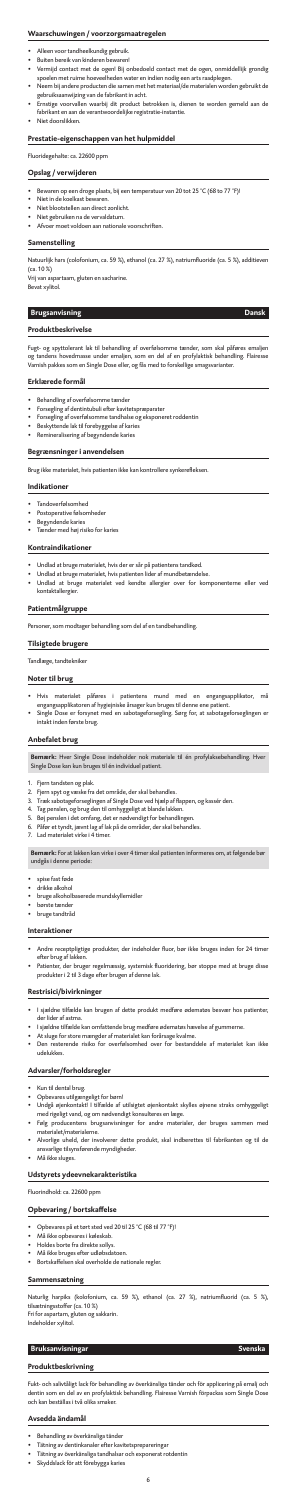### **Begränsningar för användningen**

Använd inte materialet om patienten inte kan kontrollera sväljreflexen

#### **Indikationer**

- Överkänsliga tänder
- Postoperativ känslighet
- Begynnande karies
- Tänder med hög risk för att utveckla karies

#### **Kontraindikationer**

- Använd inte materialet om patientens tandkött är ulceröst.
- Använd inte materialet om patienten lider av stomatit.
- Använd inte materialet om det förekommer kända allergier mot någon av komponente eller kontaktallergier.

### **Patientmålgrupper**

Personer som undergår tandbehandling.

## **Avsedda användare**

Tandläkare, tandtekniker

#### **Anmärkningar avseende användning**

- 1. Ta bort tandsten och plack.<br>2. Ta bort saliv och vätska från
- Ta bort saliv och vätska från de områden som ska behandla
- 3. Dra av den intrångsskyddade förseglingen från Single Dose med fliken och kassera den.
- 4. Blanda varsamt lacken genom att använda borsten.
- 5. Böj borsten efter behov för behandlingen. 6. Applicera ett tunt, jämnt lager av lacken på de områden som ska behandlas.
- 7. Låt verka i 4 timmar.
- Om materialet appliceras i patientens mun med en engångsapplikator ska denna applikator av hygieniska skäl endast användas på denna patient.
- Singe Dose har en intrångsskyddad försegling. Kontrollera att den intrångsskyddade förseglingen är hel före den första användningen.

#### **Rekommenderad användning**

- Andra receptbelagda produkter med fluorid ska inte användas på ett dygn efter att m använt lacket.
- Patienter som regelbundet och systematiskt använder sig av fluoridering ska inte använda de ifrågavarande produkterna förrän två eller tre dygn efter att det här lacket har använts.

**Observera:** Materialet i varje Single Dose räcker till en profylaktisk behandling. Varje Single Dose får endast användas till en enskild patient.

**Observera:** För att lacket ska kunna verka i 4 timmar ska patienten informeras om att följande bör undvikas under den här perioden:

- inta fast föda
- inta alkoholhaltiga drycker
- använda alkoholhaltiga munvatten
- borsta tänderna
- använda tandtråd

#### **Interaktioner**

#### **Kvarstående risker / biverkningar**

- I undantagsfall kan patienter som lider av astma få ödembesvär på grund av produkten. • I undantagsfall kan patienter utveckla ödematösa svullnader i tandköttet till följd av
- överdriven användning. • Om patienten sväljer kvarvarande material kan han eller hon börja må illa.
- En kvarstående risk för överkänslighet mot komponenter i materialet kan inte uteslutas.

### **Varningar / försiktighetsåtgärder**

- Endast för dentalt bruk.
- Håll utom räckhåll för barn!
- Undvik kontakt med ögonen! Vid oavsiktlig kontakt med ögonen ska du omedelbart skölja noggrant med mycket vatten och vid behov uppsöka läkare.
- Följ tillverkarens anvisningar för andra produkter som används med materialet/materialen. • Allvarliga incidenter som involverar denna produkt måste rapporteras till tillverkaren och ansvarig tillsynsmyndighet.
- 
- Svälj inte.

### **Produktens prestandaegenskaper**

Fluorhalt: cirka 22600 ppm

## **Lagring / bortskaffande**

- Förvaras torrt vid 20 25 °C (68 77 °F)!
- Får inte förvaras i kylskåp.
- Får ej utsättas för direkt solljus.
- Använd inte efter utgångsdatum.
- Bortskaffande ska ske i enlighet med nationella föreskrifter.

### **Sammansättning**

Naturharts (kolofonium, cirka 59 %), etanol (cirka 27 %), natriumfluorid (cirka 5 %), tillsatser (cirka 10 %)

Fri från aspartam, gluten och sackarin. Innehåller xylitol.

### **Instrukcja użycia Polski**

#### **Opis produktu**

Lakier odporny na działanie wilgoci i śliny do stosowania w leczeniu nadwrażliwości zębów i nakładania na szkliwo oraz zębinę w ramach zabiegu profilaktycznego. Flairesse Varnish jest

dostarczany w Single Dose i jest dostępny w dwóch różnych smakach.

#### **Przewidziane zastosowanie**

- Leczenie nadwrażliwości zębów
- Uszczelnianie kanalików zębiny po preparacji ubytku
- Uszczelnienie nadwrażliwych szyjek i odsłoniętej zębiny korzenia
- Ochronny lakier do zapobiegania próchnicy
- Remineralizacja próchnicy w początkowym stadium

## **Ograniczenia w używaniu**

Nie stosować produktu, jeśli pacjent nie kontroluje odruchu połykania.

#### **Wskazania**

- Nadwrażliwość zębów
- Nadwrażliwość pozabiegowa
- Początkowe stadium próchnicy
- Zęby z wysokim ryzykiem próchnicy

#### **Przeciwwskazania**

- Nie stosować produktu, jeśli na dziąsłach pacjenta występują owrzodzenia.
- Nie stosować produktu, jeśli pacjent ma zapalenie jamy ustnej.
- Nie stosować materiału w przypadku stwierdzonych alergii na którykolwiek ze składników lub alergii kontaktowych.

### **Grupy docelowe pacjentów**

Osoby poddawane zabiegom dentystycznym.

#### **Przewidziani użytkownicy**

Stomatolog, personel stomatologiczny

#### **Uwagi dotyczące stosowania**

- Jeżeli materiał nakładany jest przy użyciu aplikatora jednorazowego użytku, ze względów higienicznych należy go używać wyłącznie u jednego pacjenta.
- Single Dose jest wyposażona w plombę zabezpieczającą. Przed pierwszym użyciem należy upewnić się, że jest ona nienaruszona.

#### **Zalecane stosowanie**

**Uwaga:** Jedno opakowanie Single Dose zawiera wystarczającą ilość materiału do jednego zabiegu profilaktycznego. Jedno opakowanie Single Dose może zostać użyte tylko dla jednego pacjenta.

- 1. Usunąć kamień nazębny i nalot nazębny.
- 
- 2. Usunąć z opracowywanego obszaru ślinę i płyny. 3. Używając etykiety, odkleić plombę zabezpieczającą z Single Dose i wyrzucić.
- 4. Wymieszać dokładnie lakier za pomocą szczoteczki.
- 5. Zgiąć szczoteczkę w sposób wymagany do zabiegu.
- 6. Pokryć równomierną, cienką warstwą lakieru opracowywane miejsca.
- 7. Pozostawić na 4 godziny.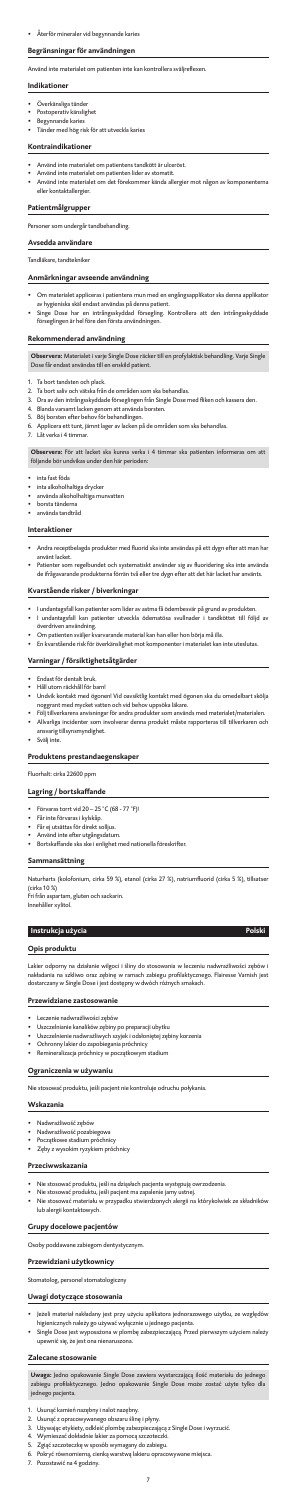**Uwaga:** Należy poinformować pacjenta, że w celu uzyskania optymalnego efektu<br>zastosowania|lakieru|przez4godziny|nie|powinno|się:

- spożywać pokarmów stałych • pić napojów alkoholowych
- używać płynów do płukania jamy ustnej zawierających alkohol
- szczotkować zębów
- używać nici dentystycznej

- W ciągu 24 godzin od użycia lakieru nie należy również stosować innych produktó
- zawierających fluor wydawanych na receptę. • Pacjenci stosujący regularną, ogólnoustrojową fluoryzację powinni przerwać stosowanie tego typu produktów na 2 lub 3 dni po użyciu lakieru.

#### **Interakcje**

#### **Ryzyko rezydualne / działania niepożądane**

- W rzadkich przypadkach użycie produktu u pacjentów z astmą może prowadzić do obrzęków.
- W rzadkich przypadkach intensywne stosowanie może doprowadzić do obrzęku dziąseł.
- Połknięcie nadmiernej ilości produktu może spowodować nudności. • Nie można wykluczyć resztkowego ryzyka nadwrażliwości na składniki materiału.
- 

#### **Ostrzeżenia / informacje o środkach ostrożności**

Устойчивый к влаге и слюне лак для лечения гиперчувствительных зубов и д а эмаль и дентин в рамках профилактического лечения. Лак Flairesse Varnish поставляется в Single Dose и имеет два вкуса.

- Tylko do zastosowań stomatologicznych.
- Przechowywać w miejscu niedostępnym dla dzieci!
- Unikać kontaktu z oczami! W razie przypadkowego kontaktu z oczami należy natychmiast przepłukać je dużą ilością wody i w razie potrzeby zasięgnąć porady lekarza.
- Należy przestrzegać zaleceń producenta dotyczących wszystkich produktów używanych z materiałem/materiałami.
- Poważne incydenty związane z użyciem tego produktu należy zgłaszać producentowi i odpowiedzialnym organom rejestrującym.
- Nie połykać.

Не следует использовать материал, если пациент не может контролировать рефле глотания.

- 
- Повышенная чувствительность зубов<br>Послеоперационная чувствительность Послеоперационная чувствитель
- Начальные кариозные поражения
- Зубы с высоким риском развития кариеса

#### **Charakterystyka działania wyrobu**

Zawartość fluoru: ok. 22600 ppm

- Не использовать материал, если десны пациента изъязв
- Не использовать материал, если у пациента стоматит.
- Не использовать материал при имеющейся аллергии на один из его компонентов ил контактной аллергии.

#### **Przechowywanie/unieszkodliwianie**

- Przechowywać w suchym miejscu w temperaturze 20 25 °C (68 77 °F)!
- Nie przechowywać w lodówce.
- Chronić przed bezpośrednim promieniowaniem słonecznym.
- Nie używać po upływie terminu ważności.
- Utylizację należy przeprowadzić zgodnie z przepisami krajowymi.

#### **Skład**

Naturalna żywica (kalafonia, ok. 59%), etanol (ok. 27%), fluorek sodu (ok. 5%), dodatki (ok. 10%) Nie zawiera aspartamu, glutenu i sacharyny. Zawiera ksylitol.

#### **Инструкция по применению Русский**

- 1. Удалите камни и налет.<br>2. Улалите слюну и жилко
- Удалите слюну и жидкость с обрабатываемых участко
- 3. Потянув за язычок, удалите печать защиты от вскрытия с Single Dose и утилизируйте.
- 4. С помощью кисточки аккуратно перемешайте лак.
- 5. Изогните кисточку, как того требует обработка.
- 6. Нанесите тонкий ровный слой лака на обрабатываемые участки.
- 7. Оставьте материал на 4 часа.

#### **Описание продукта**

- 
- употреблять твердую пищу<br>употреблять спиртные напитки • употреблять спиртн
- применять спиртосодержащие ополаскивател
- чистить зубы
- пользоваться зубной нитью

#### **Целевое назначение**

- В течение 24 часов после нанесения лака не следует применять другие рецептур продукты, содержащие фторид.
- Пациентам, применяющим регулярное, систематическое фторирование, следует на 2–3 дня приостановить его после применения данного лака.

- В редких случаях применение продукта может вызывать отек у пациентов с астмой.
- В редких случаях обширное применение может вызывать отек десен.
- Проглатывание большого количества материала может вызвать тошноту.
- Нельзя исключать остаточный риск возникновения гиперчувствительности к .<br>ипонентам матер
- Снижение повышенной чувствительности зубов
- Запечатывание дентинных канальцев после препарирования полостей
- Покрытие областей повышенной чувствительности шеек и оголенных участков корней зубов
- Защитный лак для профилактики кариеса
- Реминерализация начальных кариозных поражений

#### **Oграничения применения**

#### **Показания**

#### **Противопоказания**

## **Целевая группа пациентов**

Пациенты, которые получают лечение в ходе стоматологической процедуры.

### **Предполагаемые пользователи**

Стоматолог, зубные техник

## **Примечания по применению**

- Если внесение материала в полость рта пациента осуществляется аппликатором, в
- ических целях он должен быть использован только один раз<mark>.</mark>
- •<br>• Single Dose снабжена печатью защиты от вскрытия. Перед первым применение убедитесь, что печать защиты от вскрытия не повреждена.

## **Рекомендованное применение**

| Примечание: В каждой Single Dose достаточно материала для одной |
|-----------------------------------------------------------------|
|-----------------------------------------------------------------|

**Примечание:** В каждой Single Dose достаточно материала для одной профилактической обработки. Каждую Single Dose можно использовать только для одного пациента.

**Примечание:** Для гарантии действия лака в течение 4 часов, проинформируйте пациента о том, что ему нельзя:

#### **Взаимодействие с другими веществами**

#### **Остаточные риски / побочные действия**

#### **Предупреждения / меры предосторожности**

- Только для стоматологического применения.
- Хранить в недоступном для детей месте!
- .<br>Не допускать попадания в глаза! При случайном попадании в глаза немедленно<br>тщательно промыть их большим количеством воды, при необходимости .<br>но промыть их большим количеством воды, при необходимости проконсультироваться с врачом.
- Соблюдайте инструкции производителей других продуктов, используемых вместе с материалом/материалами.
- О серьезных инцидентах, связанных с данным продуктом, необходимо сообщать производителю и соответствующим органам регистрации.
- Не глотать.

## **Эксплуатационные характеристики устройства**

Содержание фторида: прибл. 22600 м.д

#### **Хранение / утилизация**

- Хранить в сухом месте при температуре от 20 до 25 °C (от 68 до 77 °F)!
- Не хранить в холодильнике.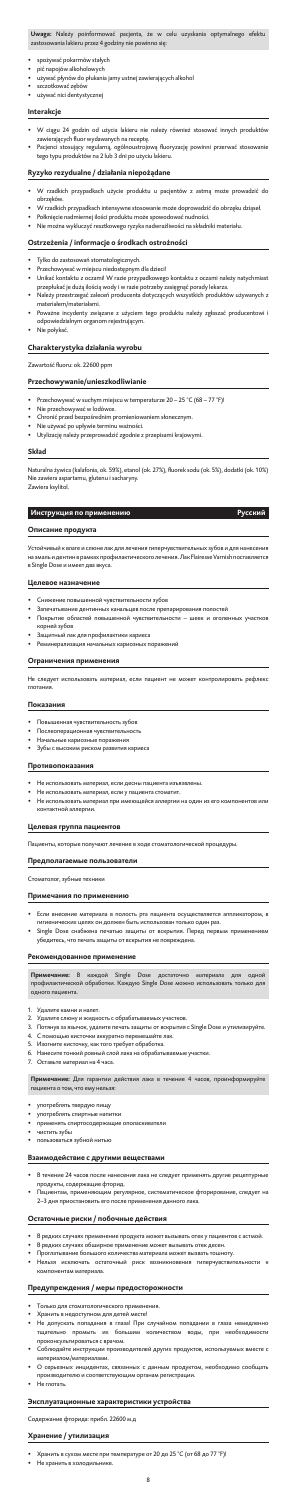- Избегать воздействия прямых солнечных лучей.
- Не использовать по истечении срока годности.
- Утилизация должна проводиться в соответствии с национальными регл

#### **Состав**

Натуральная смола (древесная смола, прибл. 59 %), этиловый спирт (прибл. 27 %), фторид натрия (прибл. 5 %), добавки (прибл. 10 %) Не содержит аспартам, глютен и сахари Содержит ксилит.

Aşırı hassas dişler için nemi ve tükürüğü tolere edebilen vernik, profilaktik tedavinin parçası<br>olarak hem mineye hem de dentine uygulanmalıdır. Flairesse Varnish Single Dose şeklinde olarak hem mineye hem de dentine uygulanmalıdır. Flairesse Va sunulmaktadır ve iki farklı aromaya sahiptir.

# **Kullanım kılavuzu Türkçe**

#### **Ürün açıklaması**

### **Kullanım amacı**

- Aşırı hassas dişlerin tedavisi
- Kavite preparasyonlarından sonra dentin tübüllerinin kapatılması
- Aşırı duyarlı servikslerin ve açığa çıkan kök dentin sızdırmazlığı
- Çürüğün önlenmesi için koruyucu vernik
- Başlangıç çürüğü remineralizasyonu

#### **Kullanım kısıtlamaları**

Hasta yutma refleksini kontrol edemiyorsa u malzemeyi kullanmayın.

### **Endikasyonlar**

- Dişin aşırı hassasiyeti
- Operasyon sonrası hassasiyetler
- Başlangıç çürüğü
- Çürük riski yüksek dişler

## **Kontrendikasyonları**

- Hastanın diş etleri ülserli ise malzemeyi kullanmayın.
- Hasta ağız iltihabından şikayetçiyse malzemeyi kullanmayın.
- Malzemeyi, bileşenlerin herhangi birine karşı bilinen alerjiler veya temas alerjileri olması durumunda kullanmayın.

## **Hedef hasta grubu**

Bir diş prosedürünün parçası olarak tedavi uygulanan kişiler.

#### **Hedeflenen kullanıcılar**

Diş hekimi / diş hekimliği personeli

#### **Kullanımla ilgili notlar**

- Eğer malzeme hastanın ağzına tek kullanımlık bir aplikatör ile uygulanıyorsa, hijyen nedeniyle tek kullanımlık aplikatör sadece o hastada kullanılmalıdır.
- Single Dose kurcalamaya dayanıklı bir mühürle donatılmıştır. İlk kullanımdan önce kurcalamaya dayanıklı mührün sağlam olduğundan emin olun.

#### **Önerilen kullanım**

**Not:** Her bir Single Dose bir profilaksi tedavisi için yeterli miktarda materyal içerir. Her bir Single Dose sadece tek bir hastada kullanılabilir.

- 1. Diş taşlarını ve plakları temizleyin.
- 2. İşlem yapılacak bölgelerden tükürüğü ve sıvıları uzaklaştırın.
- 3. Kurcalamaya dayanıklı mührü Single Dose'dan soyup çıkarın ve atın.
- 4. Fırçayı alın ve verniği fırçayla dikkatli bir şekilde karıştırın.
- 5. Fırçayı tedavinin gereksinimlerine göre bükün.
- 6. Tedavi edilecek bölgeleri ince ve eşit bir vernik tabakasıyla kaplayın.
- 7. Etki etmesi için 4 saat bekleyin.

**Not:** Verniğin 4 saat içinde etki etmesini sağlamak amacıyla, hastaya bu süre boyunca aşağıdakileri yapmaması gerektiğini belirtin:

- katı yiyecekler
- alkollü içecekler
- alkol bazlı oral çalkalama
- diş fırçalama
- diş ipi

### **Etkileşimleri**

- Verniğin kullanımını izleyen 24 saat içerisinde florür içeren reçeteli diğer ürünler kullanılmamalıdır.
- Düzenli olarak sistemik floridasyon uygulayan hastalar, vernik kullanıldıktan sonra 2 veya 3 gün süreyle o ürünleri kullanmaya ara vermelidirler.

### **Artık riskler / yan etkiler**

- Nadir hallerde ürünün kullanımı astımlı hastalarda ödem sıkıntılarına neden olabilir.
- Nadir hallerde aşırı uygulama diş etlerinde ödematöz şişmeye yol açabilir.
- Materyalin aşırı miktarlarda yutulması mide bulantısına neden olabilir.
- Malzemenin bileşenlerine karşı aşırı hassasiyet artık riski göz ardı edilemez.

#### **Uyarılar/önlemler**

- Sadece dental kullanım içindir.
- Çocukların erişemeyeceği yerde saklayın!
- Gözle temastan kaçının! Gözlerle kazara temas ettiğinde, bol suyla iyice yıkayın ve gerekirse bir doktora danışın.
- Malzeme/malzemelerle kullanılan diğer ürünler için üreticinin kılavuzuna uyun.
- Bu ürünün karıştığı ciddi vakalar, üreticiye ve sorumlu kayıt yetkililerine bildirilmelidir.
- Yutmayın.

#### **Cihazın performans özellikleri**

Florür içeriği: yaklaşık 22600 ppm

## **Saklama/imha**

- Kuru bir yerde, 20 ila 25 °C (68 ila 77 °F) 'de saklayın!
- Buzdolabında muhafaza etmeyin.
- Doğrudan güneş ışığından uzak tutun.
- Son kullanma tarihinden sonra kullanm
- İmha ulusal mevzuata uygun olmalıdır.

#### **Bileşim**

Doğal reçine (kolofan reçine, yaklaşık %59), etanol (yaklaşık %27), sodyum florür (yaklaşık %5),<br>katkı maddeleri (vaklasık %10) ı maddeleri (yaklaşık %10)

Aspartam, gluten ve sakarin içermez. Ksilitol içerir.

#### **Instrucțiuni de utilizare Română**

## **Descrierea produsului**

Lac rezistent la umezeală și salivă pentru tratarea dinților hipersensibili și pentru aplicare p smalț și dentină ca parte a tratamentului profilactic. Flairesse Varnish vine ca Single Dose și este<br>disnonibil în două arome diferite. , assumence p<br>ibil în două arome diferite.

#### **Scopul propus**

- Tratarea dinţilor hipersensibili
- Sigilarea tuburilor dentare după prepararea cavităţii
- Sigilarea coletelor dentare hipersensibile şi a dentinei radiculare expuse
- Lac protector pentru prevenirea cariilor
- Remineralizarea cariilor incipiente

### **Restricție de utilizare**

Materialul nu se foloseşte, dacă pacientul nu îşi poate controla reflexul de înghiţire.

#### **Indicaţii**

- Hipersensibilitatea dinţilor
- Sensibilităţi postoperatorii
- Carii incipiente
- Dinţi cu risc accentuat de carii

#### **Contraindicaţii**

- Materialul nu se utilizează, dacă gingiile pacientului sunt ulceroase.
- Materialul nu se utilizează, dacă pacientul suferă de stomatită.
- Nu folosiți materialul în cazul în care există alergii cunoscute la oricare dintre componente sau alergii de contact.

### **Grupuri țintă de pacienți**

Persoanele care primesc tratament ca parte a unei proceduri dentare.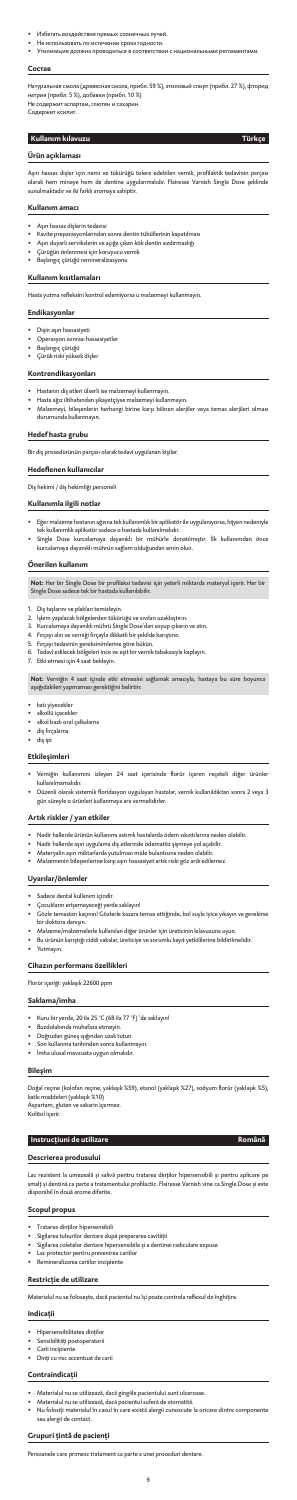## **Utilizatori propuși**

#### Dentiști, personal denta

#### **Note privind utilizarea**

- În cazul în care materialul este aplicat în cavitatea bucală a pacientului cu un dispozitiv de
- unică folosință, acesta trebuie utilizat numai la acest pacient, din motive de igienă. • Single Dose este prevăzut cu un sigiliu de siguranţă. Asiguraţi-vă că sigiliul de siguranţă este intact înainte de prima utilizare.

## **Utilizare recomandată**

- 1. Îndepărtați calculii și tartrul.<br>2. Îndepărtați saliva și lichidele
- Îndepărtați saliva și lichidele din zonele de tratat.
- 3. Scoateţi sigiliul de siguranţă de pe Single Dose folosind extremitatea liberă şi eliminaţi-l.
- 4. Luaţi pensula şi folosiţi-o pentru amestecarea cu atenţie a lacului.
- 5. Îndoiţi pensula cum o cere tratamentul.
- 6. Aplicaţi un strat subţire, uniform de lac pe zonele de tratat.
- 7. Lăsaţi să acţioneze timp de 4 ore.

**Notă:** Fiecare Single Dose conţine material suficient pentru un tratament profilactic. Fiecare Single Dose poate fi folosit pentru un singur pacient.

- alimente solide
- băuturi alcoolice
- ape de gură cu conţinut de alcool
- spălatul pe dinţi • aţă dentară

**Notă:** Pentru a permite lacului să se usuce timp de 4 ore, informaţi pacientul să evite următoarele în această perioadă:

## **Interacţiuni**

- Nu se vor folosi alte produse disponibile pe bază de rețetă medicală cu conţinut de fluor în decurs de 24 ore după utilizarea lacului.
- Pacienţii care folosesc regulat fluorizare sistemică trebuie să renunţe la aceste produse 2 sau 3 zile după utilizarea acestui lac.

#### **Riscuri reziduale / efecte secundare**

- În cazuri rare, utilizarea produsului poate cauza dificultăţi edematoase la pacienţii cu astm.
- În cazuri rare, aplicarea extensivă poate cauza umflarea edematoasă a gingiilor.
- Înghiţirea unei cantităţi excesive de material poate cauza greaţă.
- Riscul rezidual al hipersensibilității la componentele materialului nu poate fi exclus.

#### **Avertisment / precauție**

- Numai pentru utilizare dentară.
- A nu se lăsa la îndemâna copiilor!
- Evitați contactul cu ochii! În eventualitatea unui contact accidental cu ochii, clătiţi imediat cu apă din abundență şi, la nevoie, consultaţi un medic.
- Urmați instrucțiunile producătorului pentru alte produse care sunt utilizate împreună cu materialul/materialele.
- Incidentele grave care implică acest produs trebuie raportate producătorului și autorităților de înregistrare competente.
- A nu se înghiţi.

- Pokud materiál nanášíte v ústech pacienta pomocí jednorázového aplikátoru, z hygienických důvodů nutno použít jednorázový aplikátor pouze u tohoto jednoho pacienta.
- Single Dose je vybavena ochranným víčkem proti neoprávněné manipulaci. Před prvním použitím se ujistěte, že toto víčko je neporušeno.

## **Caracteristicile de performanță ale dispozitivului**

Conţinut de fluorură: aprox. 22600 ppm

## **Depozitare / eliminarea**

- A se depozita în locuri uscate, între 20 și 25 °C (între 68 și 77 °F)!
- A nu se depozita în frigider.
- A se feri de lumina solară directă.
- A nu se folosi după data expirării.
- Eliminarea se va face în conformitate cu reglementările naţionale.

#### **Compoziţie**

Răşină naturală (colofoniu, aprox. 59 %), etanol (aprox. 27 %), fluorură de sodiu (aprox. 5 %), aditivi (aprox. 10 %) Fără aspartam, gluten şi zaharină.

Conţine xilitol.

#### **Návod k použití Česky**

**Popis výrobku**

Lak odolný vůči vlhkosti a slinám pro ošetření hypersenzitivních zubů a k použití na sklovinu a dentin jako součást preventivní léčby. Flairesse Varnish se dodává v Single Dose a je dostupný ve dvou různých příchutích.

#### **Určený účel**

- Ošetření hypersenzitivních zubů
- Plombování tunýlků v zubovině po přípravě na ošetření kazů
- Plombování hypersenzitivních prasklin a exponovaných kořínků
- Ochranný lak pro prevenci kazů
- Remineralizace vznikajících kazů

## **Omezení použití**

Materiál nepoužívejte, pokud pacient neovládá svůj polykací reflex.

#### **Indikace**

- Hypersenzitivita zubů
- Pooperační citlivost
- Vznikající zubní kaz • Zuby s vysokým rizikem kazů

#### **Kontraindikace**

• Materiál nepoužívejte, pokud pacient trpí ulcerózními dásněmi.

- Materiál nepoužívejte, pokud pacient trpí zánětem žaludku.
- Nepoužívejte materiál, pokud víte o alergii na kteroukoliv ze složek nebo kontaktní alergii.

#### **Cílové skupiny pacientů**

Osoby léčené v rámci zubního zákroku.

#### **Určení uživatelé**

Zubaři, zubní technici

### **Poznámky k použití**

#### **Doporučené použití**

**Poznámka:** Každá Single Dose obsahuje dostatečné množství materiálu pro jedno preventivní ošetření. Každou Single Dose lze použít pouze u jednoho pacienta.

- 1. Odstraňte zubní kámen a plak.<br>2. Z míst, která budete ošetřovat
- 2. Z míst, která budete ošetřovat, odstraňte sliny a jakékoliv tekutiny.
- 3. Pomocí poutka ze Single Dose odstraňte ochranné víčko a vyhoďte jej.
- 4. Vezměte kartáček a použijte jej k důkladnému promíchání laku.
- 5. Kartáček pro ošetření podle potřeby ohněte.
- 6. Aplikujte tenkou souvislou vrstvu laku na ošetřovaná místa.<br>7. Nechte působit 4 hodiny.
- Nechte působit 4 hodiny.

**Poznámka:** Aby mohl lak účinně působit déle než 4 hodiny, informujte pacienta, aby se po<br>tuto dobu vyvaroval následujícího:

- pevná strava
- alkoholické nápoje
- ústní voda na bázi alkoholu
- čištění zubů
- čištění zubní nití

#### **Interakce**

- Po dobu 24 hodin po použití tohoto laku by se neměly používat jiné produkty s obsahem fluoridu dostupné na lékařský předpis.
- Pacienti, kteří podstupují pravidelnou systémovou fluoridizaci, by měli tyto produkty vysadit po dobu 2 až 3 dnů po ošetření tímto lakem.

#### **Zbytková rizika / nežádoucí účinky**

- Ve vzácných případech může použití tohoto produktu u pacientů trpících astmatem způsobit edematózní potíže.
- Ve vzácných případech může nadměrná aplikace způsobit edematózní otok dásní.
- Polknutí nadměrného množství materiálu může způsobit nevolnost.
- Zbytkové riziko přecitlivělosti na komponenty materiálu nelze vyloučit.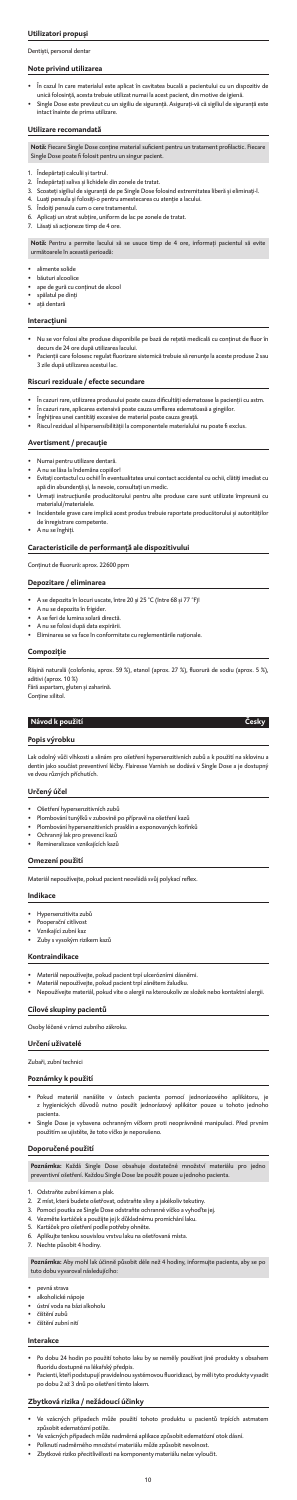## **Výstraha / předběžná opatření**

- Pouze pro použití ve stomatologii • Uchovávejte mimo dosah dětí!
- Zabraňte styku s očima! V případě náhodného styku s očima vypláchněte oči ihned velkým množstvím vody a v případě potřeby vyhledejte lékařskou pomoc.
- Dodržujte pokyny dodané výrobcem pro jiné produkty používané s materiálem/materiály.
- Závažné případy spojené s tímto produktem je nutno oznámit výrobci a zodpovědným registračním orgánům.
- Nepolykejte.

#### **Vlastnosti prostředku z hlediska účinnosti**

Obsah fluoridu: přibližně 22600 ppm

#### **Skladování / likvidace**

Βερνίκι ανθεκτικό στην υγρασία και τονν σίελο για τη θεραπεία υπερευαίσθητων δοντιώ και για εφαρμογή στην αδαμαντίνη και την οδοντίνη, ως μέρος της προφυλακτικής θεραπείας. Το Flairesse Varnish διατίθεται ως Single Dose ή σε σωληνάριο σε δύο διαφορετικές γεύσεις.

- Skladujte na suchém místě při teplotě 20 až 25 °C (68 až 77 °F)!
- Neuchovávejte v lednici.
- Chraňte před slunečním zářením.
- Nepoužívejte po uplynutí doby použitelnosti.
- Likvidace musí být v souladu s vnitrostátními předpisy.

#### **Složení**

Přírodní pryskyřice (asi 59 %), etanol (asi 27 %), fluorid sodný (asi 5 %), aditiva (asi 10 %) Neobsahuje aspartam, lepek ani sacharin. Obsahuje xylitol.

- Μη χρησιμοποιείτε το υλικό εάν υπάρχουν έλκη στα ούλα του ασθενούς.
- Μη χρησιμοποιείτε το υλικό εάν ο ασθενής πάσχει από στοματίτιδα.
- Μη χρησιμοποιείτε το υλικό σε περίπτωση που υπάρχουν γνωστές αλλεργίες σε ,..<br>ιαδήποτε από τα συστατικά ή αλλεργίες εξ επαφής.

## **Οδηγίες χρήσης Ελληνικά**

## **Περιγραφή προϊόντος**

#### **Προβλεπόμενη χρήση**

- Θεραπεία υπερευαίσθητων δοντιών
- Σωληνάρια στεγανοποίησης οδοντίνης μετά από παρασκευές κοιλότητας
- Στεγανοποίηση υπερευαίσθητων αυχένων και εκτεθειμένης ριζικής οδοντίνης
- Προστατευτικό βερνίκι για την πρόληψη τερηδόνας
- Επαναμεταλλικοποίηση αρχόμενης τερηδόνας

#### **Περιορισμοί χρήσης**

Μη χρησιμοποιείτε το υλικό εάν ο ασθενής δεν μπορεί να ελέγξει το αντανακλαστικό της κατάποσης.

#### **Ενδείξεις**

- Υπερευαισθησία των δοντιών
- Μετεγχειρητικές ευαισθησίες
- Αρχόμενη τερηδόνα
- Δόντια πολύ επιρρεπή στην τερηδόνα

#### **Αντενδείξεις**

#### **Στοχευόμενη ομάδα ασθενών**

Άτομα υπό θεραπεία ως μέρος οδοντιατρικής επέμβασης.

#### **Προβλεπόμενοι χρήστες**

Οδοντίατρος, οδοντιατρικό προσωπικό

#### **Σημειώσεις χρήσης**

- Εάν το υλικό εφαρμοστεί μέσα στο στόμα του ασθενούς με εφαρμογέα μιας χρήσης, ο εφαρμογέας αυτός δεν μπορεί να χρησιμοποιηθεί παρά μόνο στον ίδιο ασθενή για λόγους υγιεινής.
- Η Single Dose διαθέτει στεγανοποιητικό παρέμβλημα. Βεβαιωθείτε ότι η σφραγίδα ασφαλείας είναι άθικτη πριν από την πρώτη χρήση.

#### **Προτεινόμενη χρήση**

**Σημείωση:** Κάθε συσκευασία Single Dose περιέχει επαρκές υλικό για μία θεραπεία προφύλαξης. Κάθε συσκευασία Single Dose μπορεί να χρησιμοποιηθεί για έναν και μόνο ασθενή.

- 1. Αφαιρέστε την τρυγία και την πλάκα.
- 2. Απομακρύνετε το σάλιο και το υγρό από τις περιοχές που πρόκειται να υποβληθούν σε θεραπεία.
- 3. Αφαιρέστε τη σφραγίδα ασφαλείας από το Single Dose τραβώντας τη γλώσσα, και απορρίψτε τη σφραγίδα.
- 4. Χρησιμοποιήστε το βουρτσάκι για να αναμίξετε το βερνίκι.
- 5. Λυγίστε το βουρτσάκι όπως απαιτείται για τη θεραπεία.
- 6. Εφαρμόστε λεπτή, ομοιόμορφη επικάλυψη του βερνικιού στις περιοχές που πρόκ να υποβληθούν σε θεραπεία.
- 7. Αφήστε να ενεργήσει για 4 ώρες.

**Σημείωση:** Προκειμένου να μπορέσει το βερνίκι να δράσει για πάνω από 4 ώρες, ενημερώστε τον ασθενή ότι πρέπει να αποφύγει τα ακόλουθα:

- στερεές τροφές
- αλκοολούχα ποτά
- αλκοολούχα στοματικά διαλύματα
- βούρτσισμα των δοντιών
- 

## • οδοντικό νήμα **Αλληλεπιδράσεις**

- Πρέπει να αποφευχθούν οποιαδήποτε συνταγογραφημένα προϊόντα που περιέχουν φθόριο κατά τη διάρκεια των 24 ωρών μετά τη χρήση του βερνικιού.
- Οι ασθενείς που υποβάλλονται τακτικά και συστηματικά σε φθορίωση πρέπει να διακόψουν τη χρήση των προϊόντων αυτών κατά τις 2 ή 3 ημέρες που ακολουθούν τη χρήση του βερνικιού.

#### **Υπολειπόμενοι κίνδυνοι / παρενέργειες**

- Σε σπάνιες περιπτώσεις, η χρήση του προϊόντος μπορεί να προκαλέσει δυσκολίες οιδηματώδους φύσης σε ασθενείς που πάσχουν από άσθμα.
- Σε σπάνιες περιπτώσεις, η εκτεταμένη εφαρμογή μπορεί να προκαλέσει οιδηματώδη διόγκωση των ούλων.
- Η κατάποση υπερβολικής ποσότητας υλικού μπορεί να προκαλέσει ναυτία.
- Ο υπολειπόμενος κίνδυνος υπερευαισθησίας σε συστατικά του υλικού δεν μπορεί να αποκλειστεί.

#### **Προειδοποιήσεις / προφυλάξεις**

- Μόνο για οδοντιατρική χρήση.
- Να διατηρείται μακριά από παιδιά!
- Αποφεύγετε την επαφή με τα μάτια! Σε περίπτωση τυχαίας επαφής με τα μάτια, ξεπλύνετε αμέσως και διεξοδικά με άφθονο νερό και συμβουλευτείτε ιατρό, εφόσον απαιτηθεί.
- Τηρείτε τις οδηγίες του κατασκευαστή για τα άλλα προϊόντα που χρησιμοποιούνται με το υλικό / τα υλικά.
- .<br>Σοβαρά περιστατικά που σχετίζονται με το προϊόν θα πρέπει να αναφέρονται στο κατασκευαστή και στις αρμόδιες αρχές.
- Μην καταπίνετε.

#### **Χαρακτηριστικά απόδοσης της συσκευής**

Περιεκτικότητα σε φθόριο: περίπου 22600 ppm

#### **Αποθήκευση / διάθεση**

- Αποθηκεύστε σε ξηρό μέρος από 20 έως 25 °C (68 έως 77 °F)!
- Να μη φυλάσσεται στο ψυγείο.
- Να διατηρείται μακριά από την άμεση ηλιακή ακτινοβολία.
- Μη χρησιμοποιείτε το προϊόν μετά την ημερομηνία λήξης.
- Η απόρριψη πρέπει να γίνεται σύμφωνα με τις εθνικές διατάξεις.

#### **Σύνθεση**

Φυσική ρητίνη (κολοφώνιο, περίπου 59 %), αιθανόλη (περίπου 27 %), φθοριούχο νάτριο (περίπου 5 %), πρόσθετα (περίπου 10 %) Δεν περιέχει ασπαρτάμη, γλουτένη ούτε σακχαρίνη.

Περιέχει ξυλιτόλη.

## **使用说明 中文版**

#### **产品描述**

一种耐潮湿和唾液的氟保护漆,用以治疗敏感性牙齿,且其作为预防性治疗的一个环 节,适用于牙釉质和牙本质的保护治疗。Flairesse Varnish 采用 Single Dose 包装,有两种 不同的口味。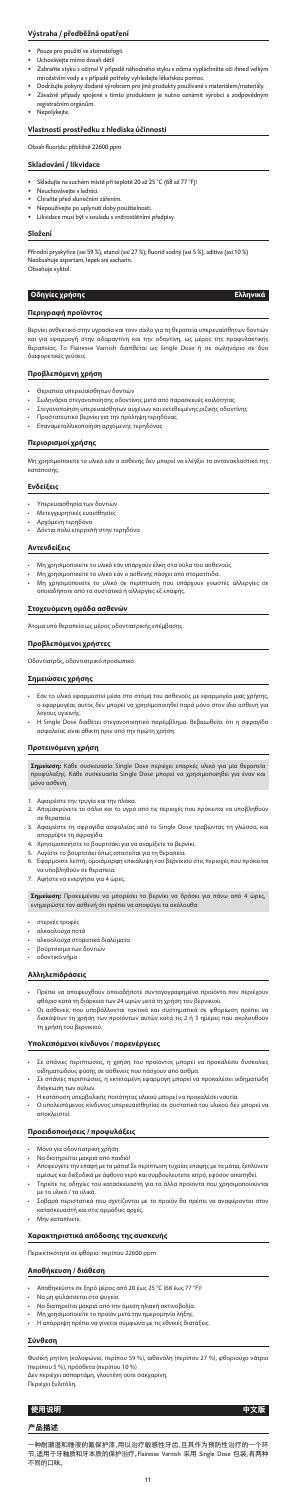#### **预期用途**

- 适用于治疗敏感性牙齿
- 洞型制备后,封闭牙本质小管
- 封闭敏感的牙颈部以及外露的根部牙本质
- 氟保护漆用于预防龋齿
- 再矿化早期龋

#### **使用限制**

如果患者无法控制吞咽反射,禁止使用这种材料。

#### **适应症**

- 牙齿过敏
- 术后敏感问题
- 早期龋
- 龋齿风险高的牙齿

#### **禁忌症**

- 如果患者牙龈溃疡,禁止使用这种材料。
- 如果患者患有口腔炎,禁止使用这种材料。
- 若已知对任何成分过敏,或存在接触性过敏者,请勿使用该材料。

#### **患者目标群体**

接受牙科手术治疗的患者。

#### **目标用户**

牙医/牙科人员

#### **使用注意事项**

- 1. 清除牙菌斑和牙结石
- 
- 2. 清除治疗区域的唾液等液体<br>3. 拉动标签揭去 Single Dose 包 3. 拉动标签揭去 Single Dose 包装的原装密封盖,并丢弃。<br>4. 取出毛副 用它小心地搅拌氧保护漆。
- 取出毛刷,用它小心地搅拌氟保护漆。
- 5. 按照需求弯曲毛刷以备治疗。
- 6. 在治疗区域上均匀地涂布一薄层保护漆。
- 7. 让保护漆静置 4 小时以发挥作用。
- 如果使用一次性涂药器将材料涂抹在患者口中,出于卫生原因,一次性涂药器只能 用于一名患者。
- Single Dose 带有原装密封盖。初次使用前,请确认密封盖是否完好。

- 摄入酒精饮料
- 使用任何含酒精的漱口水
- 刷牙
- 使用牙线

#### **推荐使用方法**

**注:**每个 Single Dose 包装包含足够一次预防性治疗的使用量。每个 Single Dose 包装应 仅限一位患者使用。

**注:**为使保护漆静置 4 小时,发挥作用,告知患者在这此期间应避免以下事项:

#### • 进食固体食物

過敏性歯を治療する耐湿性および耐唾液性バーニッシュで、予防治療の一環としてエ<br>ナメル質ならびに象牙質に塗布します。Flairesse VarnishはSingle Doseで、2種類のフレー - <br>- メル質ならびに象牙質に塗布します。Flairesse VarnishはSingle Dose バーがあります。

#### **相互作用**

- 使用保护漆后 24 小时内不得使用其他含氟的处方类药品。
- 对于定期系统性使用加氟产品的患者,在使用本产品后 2 天或者 3 天内应停用此类 加氟产品。

## **残留风险/副作用**

- 在极少数情况下,使用本产品可能会导致哮喘患者出现水肿。
- 在极少数情况下,大面积涂敷可能会导致牙龈肿胀。
- <sub>·</sub> エー・ストンの<br><br><br>过量吞咽本产品可能会引起恶心。
- 不排除个别对残留材料成分过敏者。

#### **警告/预防措施**

- 仅适用于牙科。
- 。<br>请将产品放在儿童不能触及的地方!
- 避免接触眼睛!若不慎入眼,请立即用大量清水彻底冲洗眼部,必要时咨询医生。
- 若需与其他产品合用,请参阅本材料的制造商使用说明。
- 使用本产品时发生的任何严重事故都应向制造商和责任登记机关报告。
- 切勿吞咽。

#### **设备的性能特点**

氟化物含量:约22600 ppm

- 1. 歯石や歯垢を除去します
- 2. 治療部位から唾液と水分を除去します。
- 3. Single Doseのセキュリティシールのタブを引いて剥がし、廃棄します。
- 4. フラシでバーニッシュを亅寧に混ぜます。
- 
- 5. 治療部位に応じてブラシを曲げます。 6. 治療部位にバーニッシュを薄く均一に塗ります。
- 7. 4時間作用させます。

**注意:**バーニッシュが4時間以上作用するように、その間は以下のことを避けるよう 患者にお伝えください:

#### **储存/处置**

- 请储存在 20 至 25 °C(68 至 77 °F)的干燥处!
- 切勿储存于冰箱内。
- 避免阳光直射。
- 超出保质期后请勿使用。
- 必须依据国家规定进行处置。

## **组成成分**

天然树脂(松香,约 59%)、乙醇(约 27%)、氟化钠(约 5%),以及添加剂(约 10%) 不含阿斯巴甜、麸质和糖精。 含木糖醇。

### **取扱説明書 日本語**

#### **製品概要**

#### **目的**

- 知覚過敏の治療
- ニュ・・・。<br>- 窩洞形成後の象牙細管の封鎖
- 歯頚部の知覚過敏および露出した歯根部の封鎖
- う蝕予防のための保護バーニッシュ
- 初期う蝕の再石灰化

#### **使用の制限**

嚥下反射をコントロールできない患者には使用しないでください。

#### **適応用途**

- 知覚過敏
- 術後疼痛
- 初期う蝕
- う蝕リスクの高い歯

#### **禁忌**

- 患者の歯茎に潰瘍が生じている場合は使用しないでください。
- 患者が口内炎を患っている場合は使用しないでください。
- 何らかの含有材料成分に対するアレルギーが既知である場合、または接触アレル ギーがある場合は使用しないでください。

#### **患者対象グループ**

歯科治療中の患者。

#### **対象ユーザ**

歯科医、歯科衛生士

#### **使用上の注意**

- 本材料を使い捨てアプリケータで患者の口腔内に使用する場合は、衛生上の理由 から使い捨てアプリケータを他の患者に対して使用しないでください。
- Single Doseにはセキュリティシールが貼付されています。最初に使用する前に、セキ ュリティシールが損なわれていないことを確認してください。

#### **推奨される用法**

**注意:**Single Doseには1回の予防治療に十分な量の材料が入っています。1人の患者 につき1つのSingle Doseを使用してください。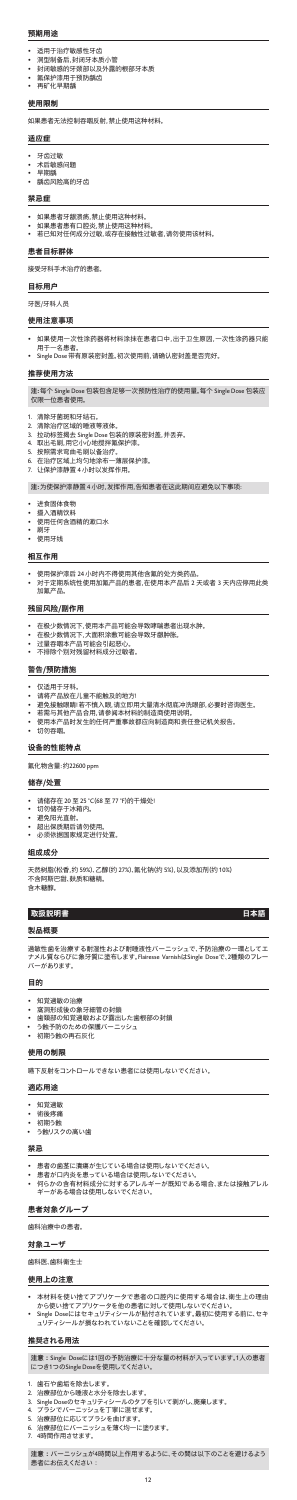- 固形物を食べる
- 飲酒
- アルコールベースの洗口液の使用
- 歯磨き -<br><sup>=</sup>ンタルフロス

#### **相互作用**

- バーニッシュの使用から24時間は、フッ素を含む他の処方製品を使用できません<br>定期的にフッ素の全身応用を行っている患者は、バーニッシュの使用後2~3日 • 定期的にフッ素の全身応用を行っている患者は、バーニッシュの使用後2~3日間は
- フッ素製品の使用を中止する必要があります。

#### **残存リスク/副作用**

- まれに、本製品の使用が喘息患者の浮腫の原因になることがあります。
- まれに、広範囲の使用により歯肉の浮腫が生じることがあります。
- 本製品を大量に飲み込むと吐き気を催すことがあります。
- 製品の成分に対する過敏性の残余リスクは排除できません。

## **警告 / 注意**

- 歯科医療専用です
- 子供の手の届く所に保管しないでください!
- 目に入らないようにしてください! 目に入ってしまった場合には、すぐに流水で十分 に洗い流し、必要に応じて医師の診療を受けてください。
- 材料と併用する他の製品のメーカー取扱説明書に従ってください。
- この製品が関わる重大な事故は、メーカーおよび管轄する登録機関に報告してくだ さい。
- 飲み込まないでください。

#### **デバイスの性能特性**

フッ素含有量:約22600 ppm

#### **保存 / 処分**

- 환자의 잇몸에 궤양이 있는 경우에는 재료를 사용하지 마십시오.
- 환자가 구내염을 앓고 있는 경우에는 재료를 사용하지 마십시오.
- 구성물질에 대한 알레르기가 있거나 접촉 알레르기가 있는 것으로 확인된 부위에는 .<br>사용하지 마십시오
- 20~ 25 °C (68~77°F)の乾燥した場所に保管してください!
- 冷蔵庫に保管しないでください。
- 直射日光を避けてください。
- 消費期限が切れている場合は使用しないでください。
- 国の規制に従って廃棄してください。

#### **組成**

ナチュラルレジン(ロジン、約59 %)、エタノール(約27 %)、フッ化ナトリウム(約5 %)、添加物 (約10 %)

<sub>・・・・。</sub><br>スパルテーム、グルテン、サッカリン不使用。<br>シリトール含有。 キシリトー

### **사용 설명서 한국어**

#### **제품 설명**

과민성 치아 치료용으로 쓰이며 세마 치료의 일환으로 법랑질과 상아질에 도포하는 데 사용하는 수분과 침에 대한 내성이 있는 바니시. Flairesse Varnish는 Single Dose로 포장되며 두 가지 향이 있습니다.

#### **대상 목적**

- 과민성 치아의 치료
- 공동 처리 후 상아질 세관 씰링
- 과민성 치경 및 노출된 치근 상아질 씰링 • 우식 예방용 보호 바니시
- 초기 우식의 재광화

### **사용 제한**

환자가 연하반사를 억제할 수 없는 경우에는 이 재료를 사용하지 마십시오.

## **적응증**

- 치아의 과민성
- 수술 후 과민성
- 초기 우식 • 충치 위험이 높은 치아
- 

### **금기**

- 20 ~ 25 °C (68 ~ 77 °F)의 건조한 장소에 보관하십시오!
- 냉장고에 보관하지 마십시오.
- 직사광선을 피하십시오.
- 만료일이 지나면 사용하지 마십시오.
- –<br>폐기는 국가 규정을 준수해야 합니다.

## **환자 대상 그룹**

치과 진료 과정에서 치료를 받는 사람.

**대상 사용자**

치과 의사, 치과 인력

### **사용상 주의사항**

- 일회용 도구를 사용하여 재료를 환자의 입 속에 직접 도포할 경우, 이 도구는 위생을 위해 한 명의 환자에게만 사용되어야 합니다.
- Single Dose 용기에는 개봉 방지 씰이 장착되어 있습니다. 처음 사용하기 전에 개봉 방지 씰이 손상되어 있지 않은지 확인하십시오.

## **권장 사용법**

**주:** 각 Single Dose에는 1회의 치면 세마 치료에 충분한 양의 재료가 담겨 있습니다. 각 Single Dose는 환자 한 명에게만 사용할 수 있습니다.

- 1. 치석과 플라크를 제거하십시오.
- 2. 치료 부위에서 타액과 액체를 제거하십시오<br>3. 탭을 사용하여 Single Dose에서 개봉 방지 씰
- 
- .<br>3. 탭을 사용하여 Single Dose에서 개봉 방지 씰을 벗기십시오.<br>4. 브러시를 사용해 바니시를 조심스럽게 혼합하십시오. 4. 브러시를 사용해 바니시를 조심스럽게 혼합하십시오.
- 5. 치료의 필요에 따라 브러시를 구부리십시오.
- 6. 치료 부위에 얇고 균일하게 바니시 코팅을 도포하십시오.
- 7. 4시간 동안 작용하게 하십시오.

**주:** 바니시가 4시간 동안 작용할 수 있도록 그 시간 동안 다음 사항을 피하라고 환자에게 주의를 주십시오

- 고형식 섭취
- 알코올 음료 섭취
- — — …<br>알코올계 구강 세정제 사용
- 양치
- 치실 사용

#### **상호작용**

- 바니시 사용 후 24시간 이내에 불소를 함유한 다른 처방 제품을 사용해서는 안 됩니다.
- 전신 불소화를 정기적으로 사용하는 환자는 이 바니시를 사용한 후 2~3일 동안 해당 제품의 사용을 중단해야 합니다.

#### **잔존 위험/부작용**

- 드문 경우에 이 제품을 사용하면 천식 환자가 부종성 장애를 겪을 수 있습니다.
- 드문 경우에 제품을 광범위하게 도포하면 잇몸의 부종성 팽창이 초래될 수 있습니다.
- , ...<br>재료를 과다하게 삼키면 메스꺼움이 유발될 수 있습니다.
- 물질 성분에 대한 과민 반응의 잔류 위험을 배제할 수 없습니다.

### **경고/예방 조치**

- 반드시 치과 진료 용도로만 사용하십시오.
- 어린이의 손에 닿지 않는 곳에 보관하십시오!
- 눈에 접촉되지 않도록 하십시오! 실수로 눈에 접촉된 경우에는 많은 물로 즉시 헹구고 필요한 경우 의사의 진찰을 받으십시오.
- 재료(들)과 함께 사용하는 다른 제품에 대한 제조업체의 지침을 준수하십시오.
- 이 제품과 관련된 심각한 사고는 제조업체와 담당 등록 기관에 보고해야 합니다.
- 삼키지 마십시오.

#### **장치의 성능 성격**

불화물 함량: 약 22,600ppm

#### **보관/처분**

#### **구성**

천연 수지(로진, 약 59%), 에탄올(약 27%), 불화 나트륨(약 5%), 첨가제(약 10%) 아스파탐, 글루텐 및 사카린 불함유 자일리톨 함유.